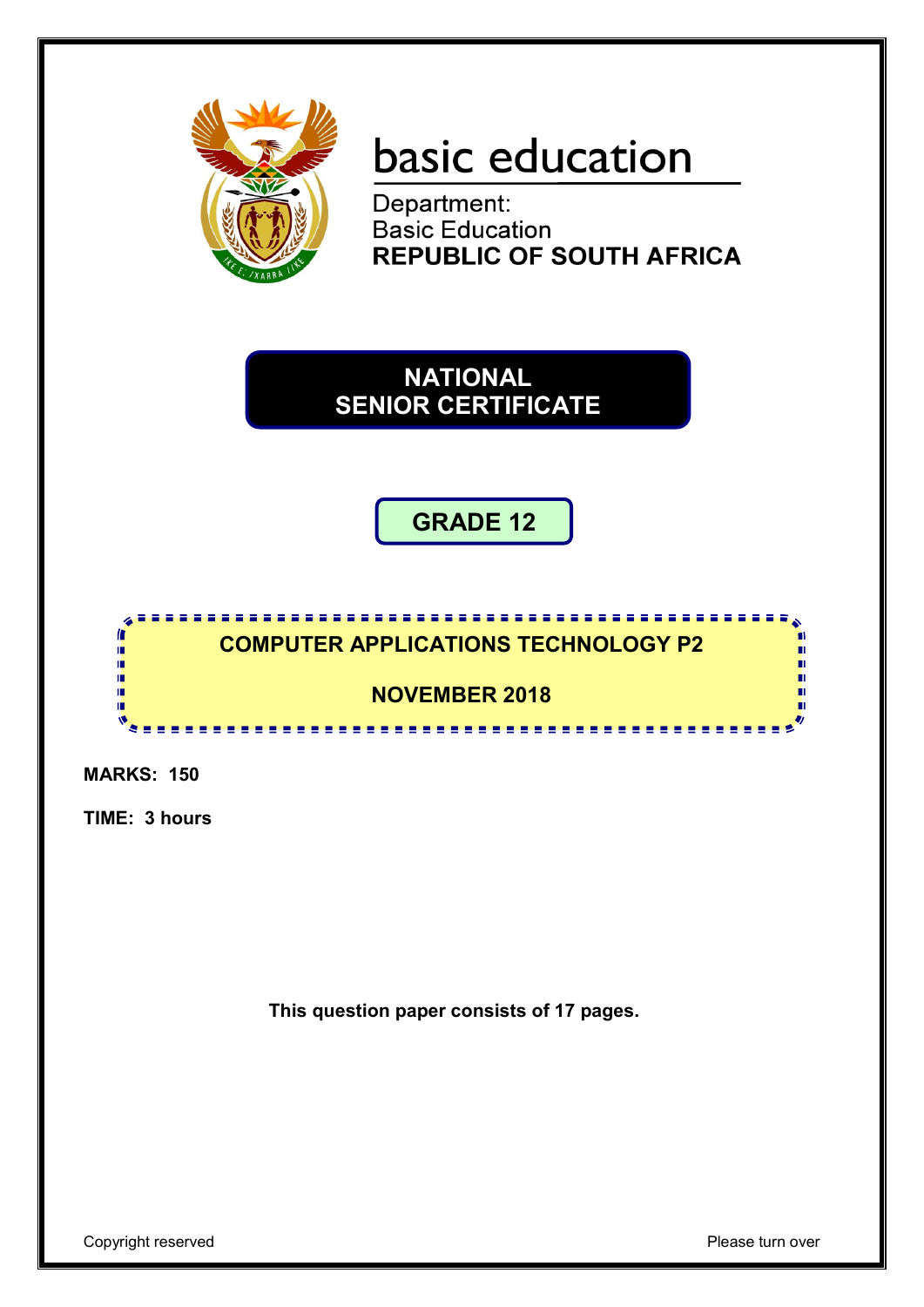#### **INSTRUCTIONS AND INFORMATION**

1. This question paper consists of:

> SECTION A (25) SECTION B (75) SECTION C (50)

- 2. Answer ALL the questions.
- 3. Number the answers correctly according to the numbering system used in this question paper.
- 4. Start EACH question on a NEW page.
- 5. Do NOT write in the right-hand margin of the ANSWER BOOK.
- 6. Leave a line after EACH subquestion.
- 7. Generally, one mark is allocated per fact. A 2-mark question would therefore require TWO facts, etc.
- 8. All answers MUST be related to Computer Applications Technology.
- 9. Answers such as 'cheaper', 'slower'/'faster', 'easier', etc. will ONLY be accepted if it is used together with a reason or an explanation.
- 10. Write neatly and legibly.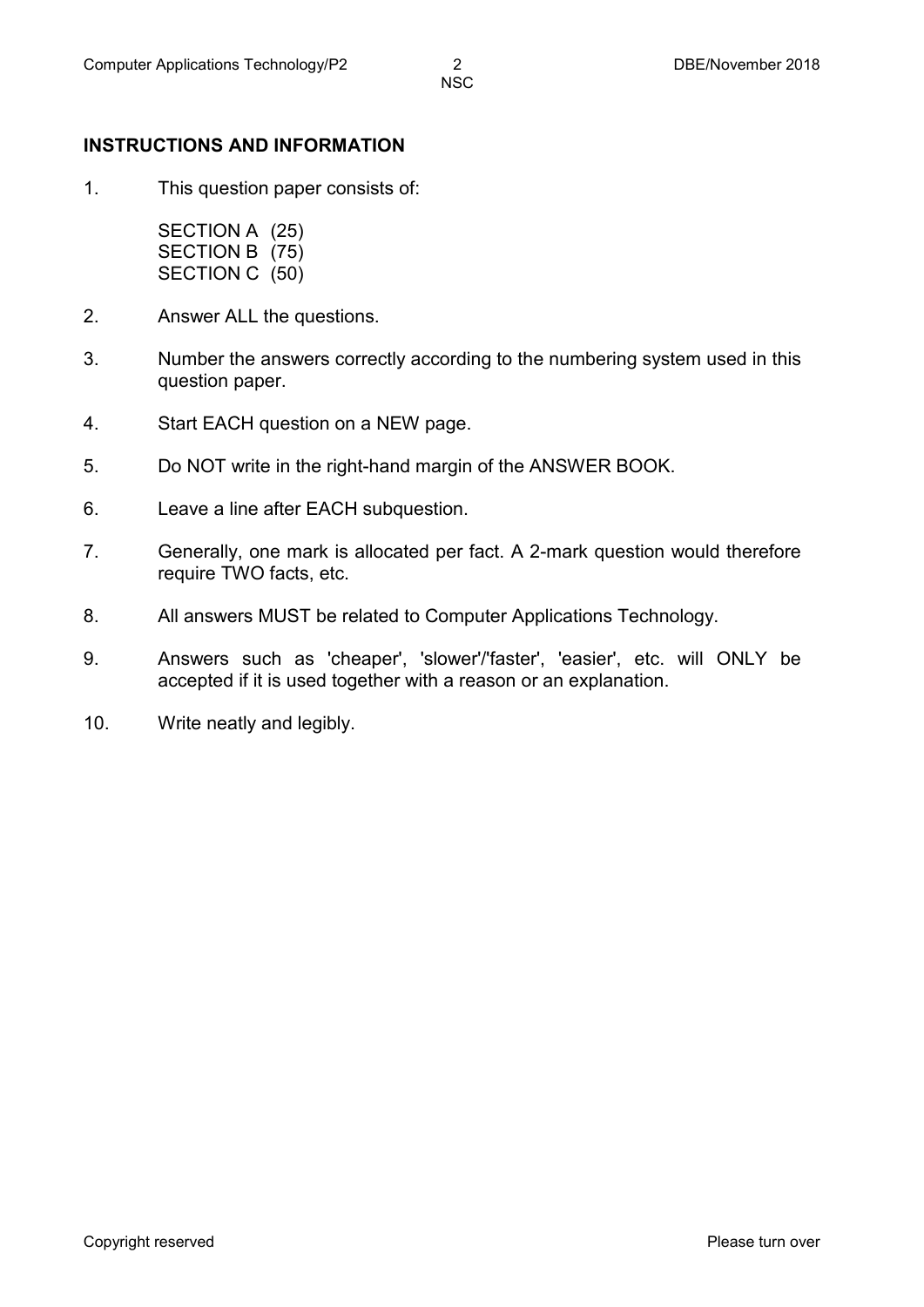#### **SECTION A**

#### **QUESTION 1: MULTIPLE-CHOICE QUESTIONS**

Various options are given as possible answers to the following questions. Choose the answer and write only the letter (A–D) next to the question numbers (1.1 to 1.10) in the ANSWER BOOK, e.g. 1.11 D.

- 1.1 Which ONE of the following is both an input device AND an output device?
	- A **Stylus**
	- B Touch screen
	- C Laser printer
	- D<sub>1</sub> Fingerprint scanner (1) (1)
- 1.2 The digital divide refers to the gap between people who …
	- A have access to ICTs and people without access to ICTs.
	- B live in rural areas and people who live in cities.
	- $\mathcal{C}$ receive education and people who do not receive education.
	- D use mobile devices and people who use desktop computers. (1)
- 1.3 Which list of wireless technologies below is sorted from the longest range to the shortest range?
	- A NFC, WiMAX, Bluetooth
	- B WiMAX, NFC, Bluetooth
	- $\mathcal{C}$ Bluetooth, NFC, WiMAX
	- D. WIMAX, Bluetooth, NFC (1)
- 1.4 Plug-and-play technology …
	- A allows only hand-held gaming consoles to connect to a computer.
	- B enables new devices to connect to computers without USB ports.
	- C installs the driver automatically when a new device is connected.
	- D allows only one storage device at a time to be connected to a computer. (1)

#### 1.5 Which ONE of the following is NOT a benefit of grid computing?

- A It allows processing of high volumes of data.
- B It saves on electricity costs and data usage costs.
- $\mathcal{C}$ The number of computers used in a grid can differ.
- D. It combines the processing power of many computers. (1)
- 1.6 A ... is the most secure way to protect a smartphone against unauthorised access.
	- A USB connection
	- B screen lock pattern
	- $\mathcal{C}$ password
	- $\mathsf{D}$ fingerprint (1)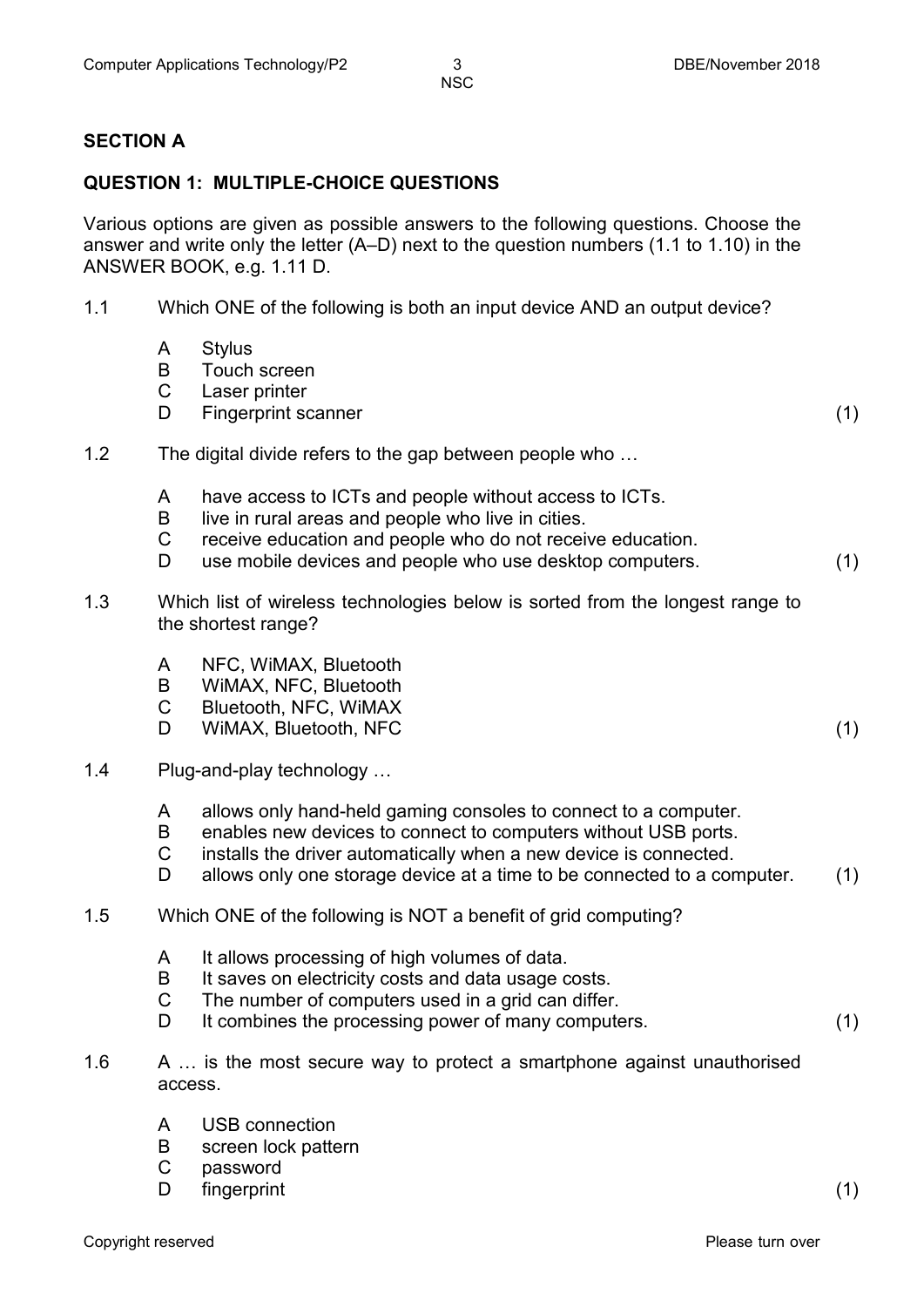- 1.7 Which ONE of the following is a wild card character that can be used when you search for a file?
	- A \*
	- B  $\circledR$
	- C
	- D<sub>1</sub>  $\frac{\#}{8}$ 
		- $\&$  (1)
- 1.8 An audio file that can be downloaded from the internet to a device is called  $a$ 
	- A blog.
	- B podcast.
	- C vlog.
	- D<sub>1</sub> vodcast. (1)
- 1.9 An e-mail could remain in a sender's Outbox because the …
	- A sender did not specify the recipient's e-mail address.
	- B recipient's e-mail address was spelled incorrectly.
	- $\mathcal{C}$ sender was not connected to the internet at the time.
	- D. recipient's mailbox is full and cannot receive more e-mail. (1)
- 1.10 A database query displays the following records when it runs:

| <b>Name</b> | Surname | Amount      |
|-------------|---------|-------------|
| Lego        | Komane  | R 8 000.00  |
| Joseph      | Sithole | R 21 000.00 |
| Zaheed      | Kamir   | R 15 870.00 |
| Carel       | Fourie  | R 7 800.00  |

Which ONE of the following criteria was used in the *Amount* field to select the records that are displayed?

- A >=7 800 And <21 000
- B >7 800 And <=21 000
- $\mathcal{C}$ >=7 800 And <=21 000
- D  $\le$  7 800 And  $\ge$  21 000 (1)

**[10]**

Copyright reserved **Please-turn-over and Copyright reserved** Please-turn-over and Please-turn-over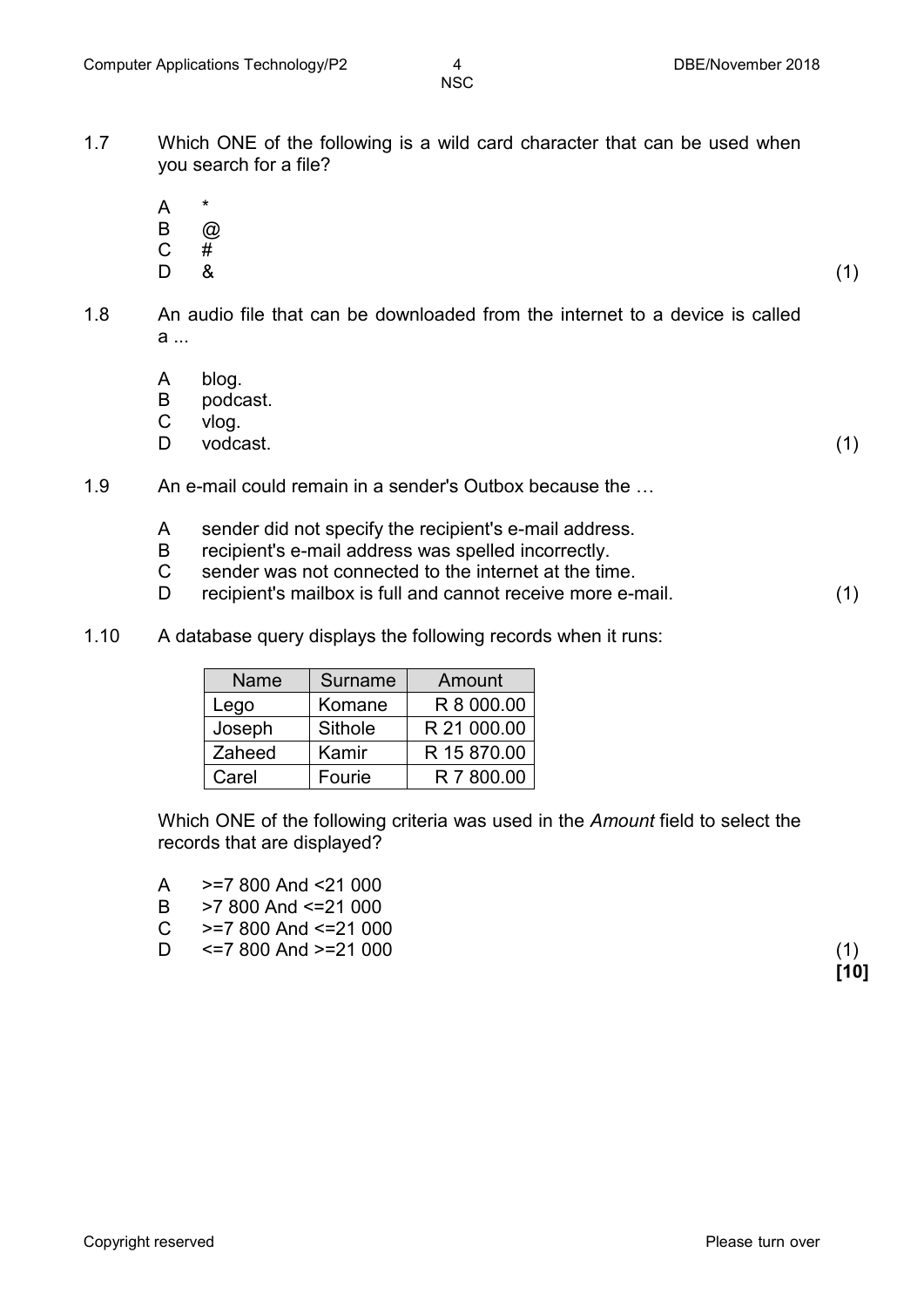#### **QUESTION 2: MATCHING ITEMS**

Choose a term/concept from COLUMN B that matches a description in COLUMN A. Write only the letter (A–T) next to the question numbers (2.1 to 2.10) in the ANSWER BOOK, e.g. 2.11 U.

|      | <b>COLUMN A</b>                                                                   |               | <b>COLUMN B</b>        |
|------|-----------------------------------------------------------------------------------|---------------|------------------------|
| 2.1  | Using ICTs to enable you to work away<br>from your office                         | A             | RFID tag               |
| 2.2  |                                                                                   | B             | validation rule        |
|      | An external port used to directly connect<br>devices to a computer                | C             | patch                  |
| 2.3  | A web-based application used to find<br>information about a specific topic on the | D             | augmented reality (AR) |
|      | World Wide Web                                                                    | Е             | <b>USB</b>             |
| 2.4  | Print jobs waiting to be sent to a printer                                        | F             | barcode                |
| 2.5  | A software update designed to correct<br>a specific bug                           | G             | <b>VPN</b>             |
|      |                                                                                   | Н             | VolP                   |
| 2.6  | A protocol that makes video calls over<br>the internet possible                   | I             | browser                |
| 2.7  | Technology used in computer games to<br>add imaginary characters to real-life     | J             | hub                    |
|      | scenes                                                                            | Κ             | printer spooling       |
| 2.8  | Technology often used to track runners<br>in a marathon                           | L             | search engine          |
| 2.9  | A message that is displayed when user                                             | M             | service pack           |
|      | input in a database table is invalid                                              | N             | metadata               |
| 2.10 | Additional data stored in an image file,<br>such as the date taken, location and  | O             | input mask             |
|      | dimensions of the image                                                           | P             | printer queue          |
|      |                                                                                   | Q             | virtual reality (VR)   |
|      |                                                                                   | R             | validation text        |
|      |                                                                                   | ${\mathsf S}$ | geotag                 |
|      |                                                                                   | Τ             | telecommuting          |

(10 x 1) **[10]**

Copyright reserved **Please-turn-over** Please-turn-over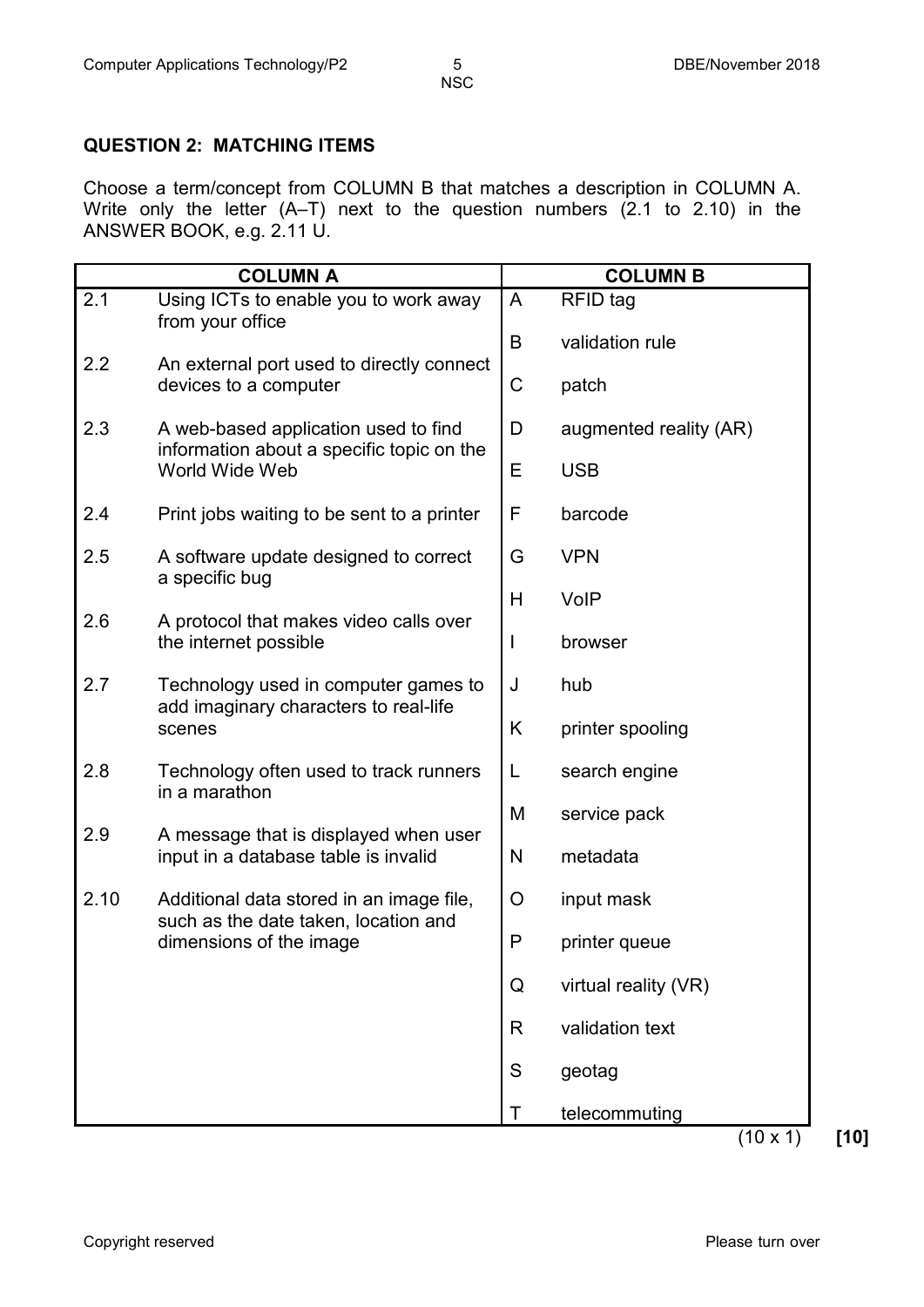#### **QUESTION 3: TRUE/FALSE ITEMS**

Indicate whether the following statements are TRUE or FALSE. Choose the answer and write 'true' or 'false' next to the question numbers (3.1 to 3.5) in the ANSWER BOOK. Correct the statement if it is FALSE. Change the underlined word(s) to make the statement TRUE. (Do NOT simply use the word 'NOT' to change the statement. NO mark will be awarded if only FALSE is written.)

#### EXAMPLES:

|                                                           | <b>QUESTION</b>                                              | <b>ANSWER</b>                                                                     |            |
|-----------------------------------------------------------|--------------------------------------------------------------|-----------------------------------------------------------------------------------|------------|
| Computer program instructions are<br>executed by the CPU. |                                                              | True                                                                              |            |
|                                                           | An NIC has slots for hardware components.                    | False – motherboard                                                               |            |
| 3.1                                                       | Application software manages all the activities on a device. |                                                                                   | (1)        |
| 3.2                                                       | saved and applications closed when a power outage occurs.    | A UPS allows the computer to run for a limited time so that documents can be      | (1)        |
| 3.3                                                       | illegally encrypted.                                         | Phishing is a type of malware that demands a payment to restore the files it      | (1)        |
| 3.4                                                       | raising contributions online from a number of people.        | Social engineering is a legal way of obtaining financial support for a project by | (1)        |
| 3.5                                                       | in the report footer.                                        | A calculation that includes all the records in a database report should be done   | (1)<br>[5] |
|                                                           |                                                              | <b>TOTAL SECTION A:</b>                                                           | 25         |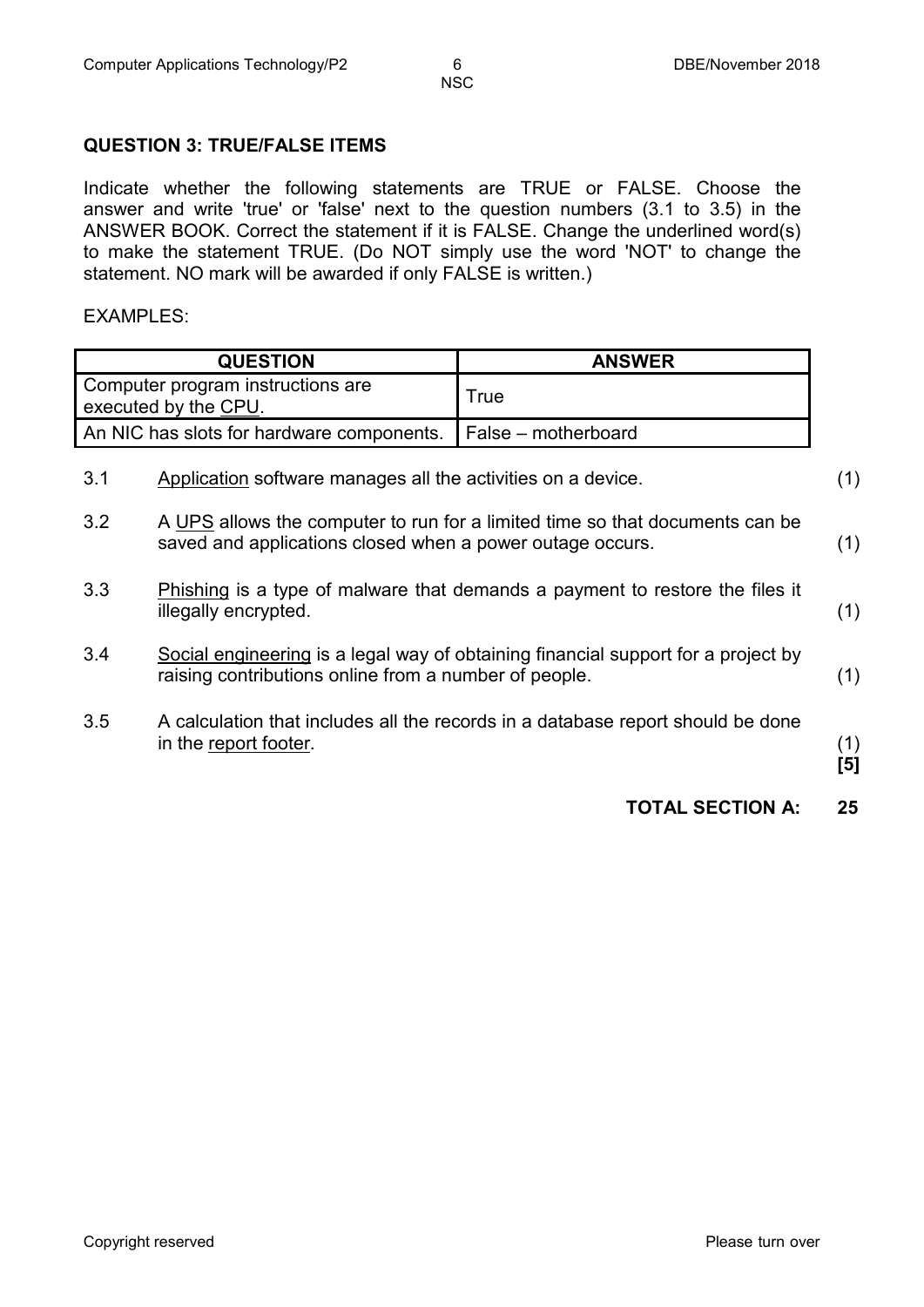#### **SECTION B**

#### **QUESTION 4: SYSTEMS TECHNOLOGIES**

- 4.1 What is the purpose of a driver program? (2)
- 4.2 An accounting clerk uses a keyboard that does not have a numeric keypad. Explain why a keyboard with a numeric keypad would be a better option. (2)
- 4.3 A list of files stored on a computer is shown below.



|     | 4.3.1 | What type of content will be found in a file with a .mp4 extension?                                                            | (1) |
|-----|-------|--------------------------------------------------------------------------------------------------------------------------------|-----|
|     | 4.3.2 | Give the full name of the spreadsheet in the list of files above that has<br>a newer file format.                              | (1) |
|     | 4.3.3 | <b>Books.dotx</b> is a template file. What is a <i>template file</i> ?                                                         | (1) |
|     | 4.3.4 | Give ONE reason for creating a compressed file, such as <b>Books.zip</b> .                                                     | (1) |
| 4.4 |       | State TWO advantages for notebook computers going into sleep mode.                                                             | (2) |
| 4.5 |       | Explain the term backward compatibility.                                                                                       | (2) |
| 4.6 |       | Different types of memory/storage are often used on one device.                                                                |     |
|     | 4.6.1 | Give an example of memory that loses its contents if the computer is<br>switched off.                                          | (1) |
|     | 4.6.2 | Give TWO reasons why modern mobile devices are more likely to<br>have built-in solid state drives instead of hard disk drives. | (2) |
|     | 4.6.3 | Why is Blu-Ray storage popular with computer gamers?                                                                           | (1) |
|     | 4.6.4 | State TWO ways in which data, stored on an SD card in a camera,<br>can be transferred to a personal computer.                  | (2) |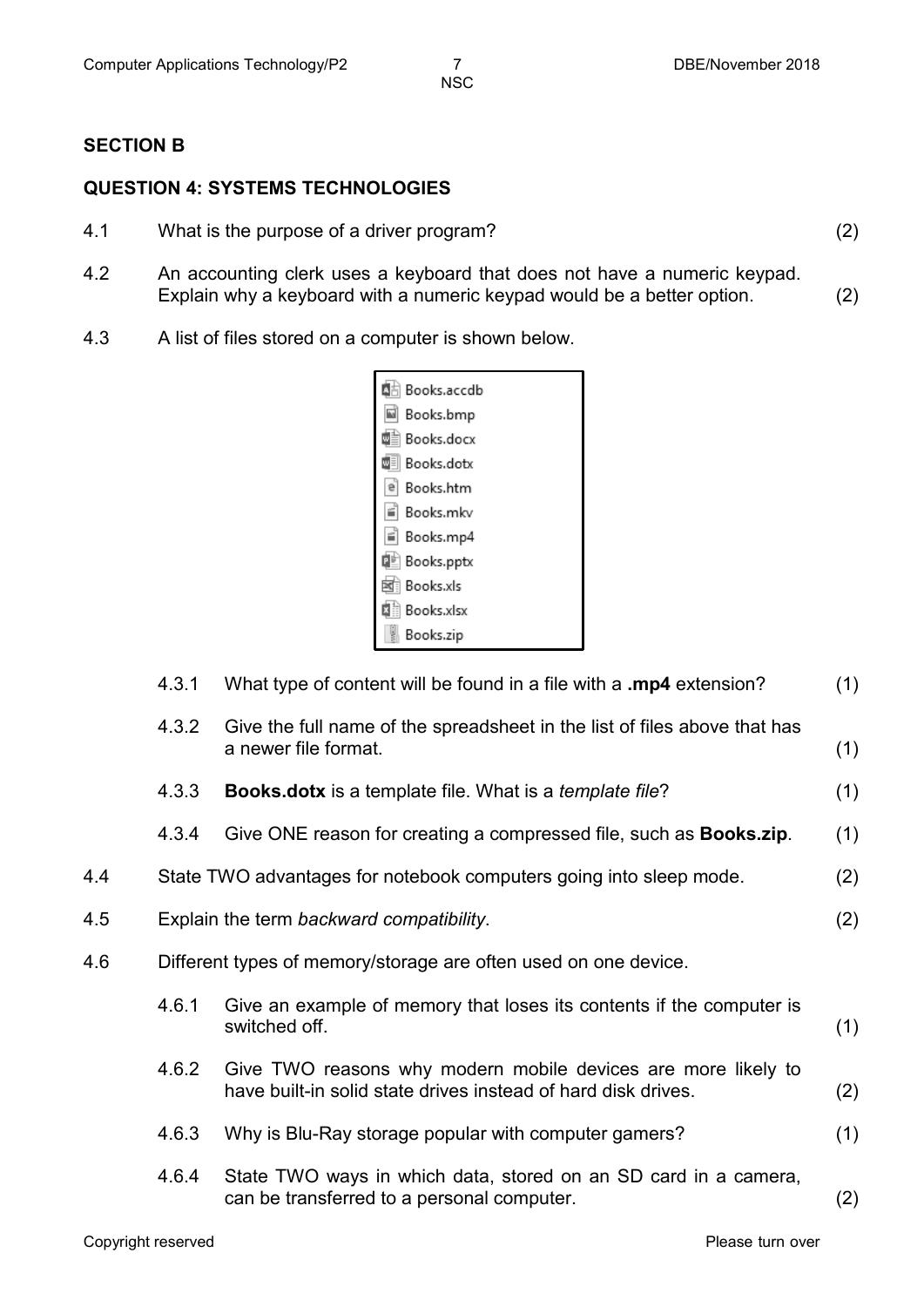| 4.7 | Give THREE examples of accessibility software features that are part of the<br>operating system.    | (3)         |
|-----|-----------------------------------------------------------------------------------------------------|-------------|
| 4.8 | State TWO ways to access a website without typing in the URL or the IP<br>address in a web browser. | (2)         |
| 4.9 | One of the functions of the operating system is to provide a user interface.                        |             |
|     | Give TWO additional basic functions of the operating system.                                        | (2)<br>[25] |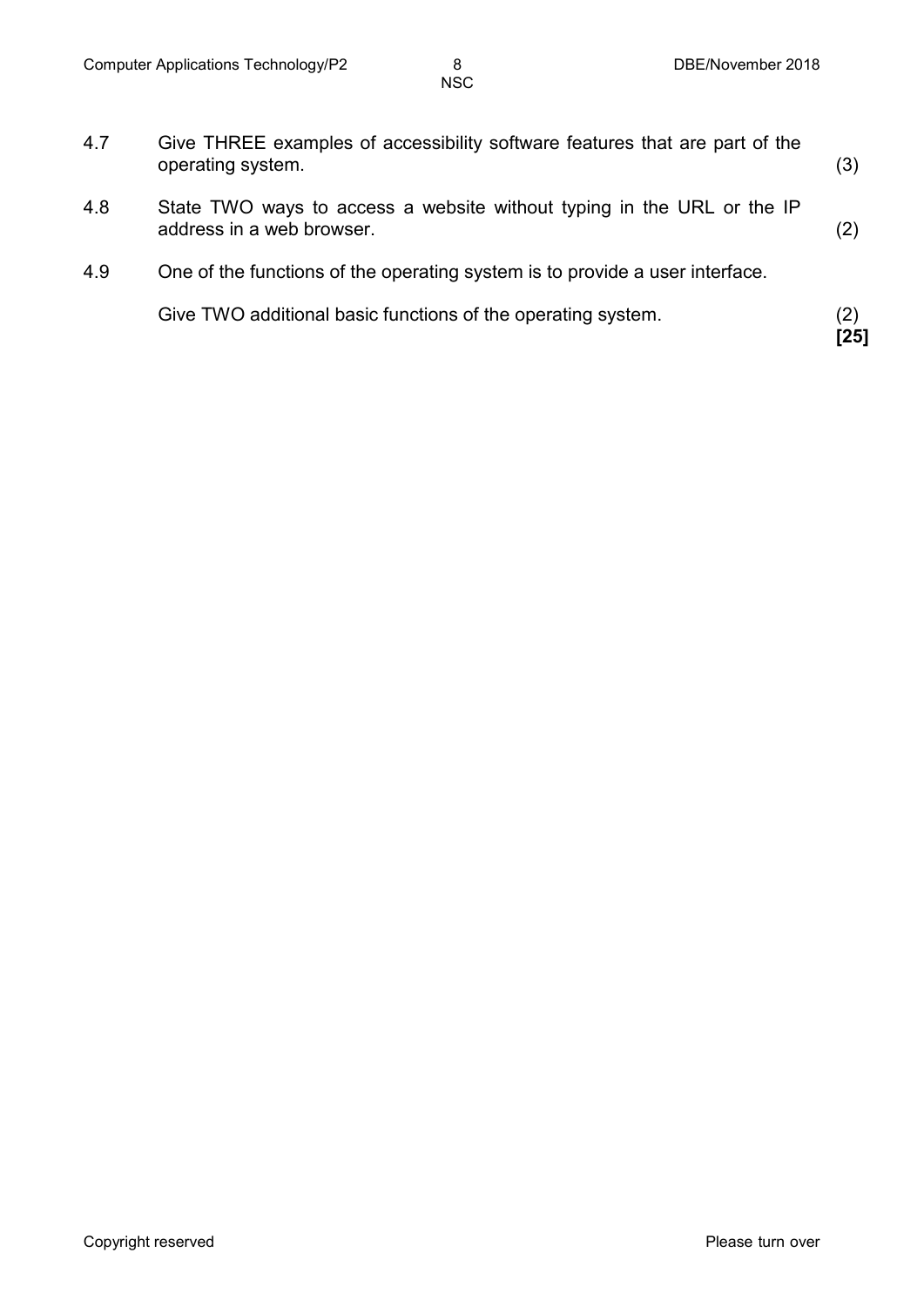#### **QUESTION 5: INTERNET AND NETWORK TECHNOLOGIES**

| 5.7 | State TWO netiquette rules for a group chat on social media.                                                                                                                                                                                                                     | (2)<br>[15] |
|-----|----------------------------------------------------------------------------------------------------------------------------------------------------------------------------------------------------------------------------------------------------------------------------------|-------------|
|     | Give TWO possible reasons why the data cap did not last the whole month.                                                                                                                                                                                                         | (2)         |
| 5.6 | You use your smartphone only for instant messaging and cellphone calls.<br>The monthly data cap of 5 GB on your smartphone has been used up before<br>the end of the month.                                                                                                      |             |
| 5.5 | Explain why large videos stream slowly during office hours, but the same<br>videos will stream faster late at night, even though you use the same<br>computer and the same internet connection. E-mail and file downloads,<br>however, are equally fast during the day or night. | (3)         |
| 5.4 | What are the advantages of a wireless LAN over a wired LAN?                                                                                                                                                                                                                      | (2)         |
| 5.3 | TWO technologies/protocols that use encryption<br>Name<br>to<br>secure<br>communication over a wide-area network.                                                                                                                                                                | (2)         |
| 5.2 | Give TWO limitations of using an ADSL connection.                                                                                                                                                                                                                                | (2)         |
| 5.1 | State TWO factors that should be carefully considered when choosing an ISP<br>(internet service provider), other than cost.                                                                                                                                                      | (2)         |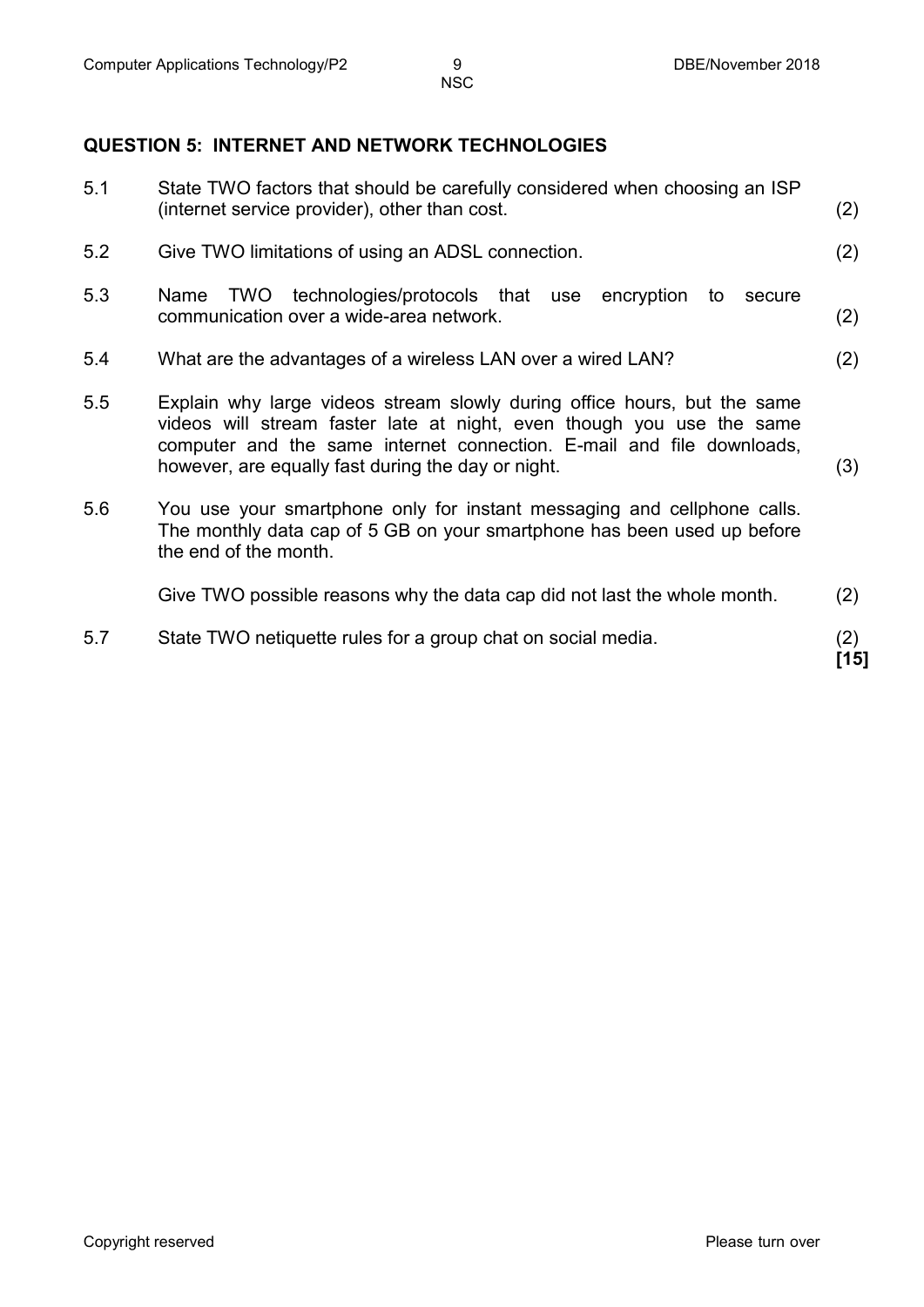#### **QUESTION 6: INFORMATION MANAGEMENT**

6.1 The example below shows three questions that were part of a questionnaire for learners taking Mathematics as a subject at primary school.

#### **QUESTIONNAIRE**

Question 1: Did you pass Mathematics? Question 2: How many learners in South Africa take Mathematics as a subject? Question 3: What impact does Mathematics have on the economy?

Answer the following questions based on the questionnaire above.

6.1.1 Identify ONE open-ended question from the questions above. (1) 6.1.2 Which question (Question 1, Question 2 or Question 3) in the questionnaire is more likely to give usable data if primary school learners completed the questionnaire? (1) 6.2 State TWO ways in which a teacher can check if a learner plagiarised from the internet. (2) 6.3 Give TWO tips that learners can use to check the quality of information when researching a topic on the internet. (2) 6.4 Name TWO broad categories of spreadsheet features/options that can be used to interpret data from a questionnaire. (2) 6.5 Why do you need a citation in the body of a research report and a bibliography at the end of a research report? (2)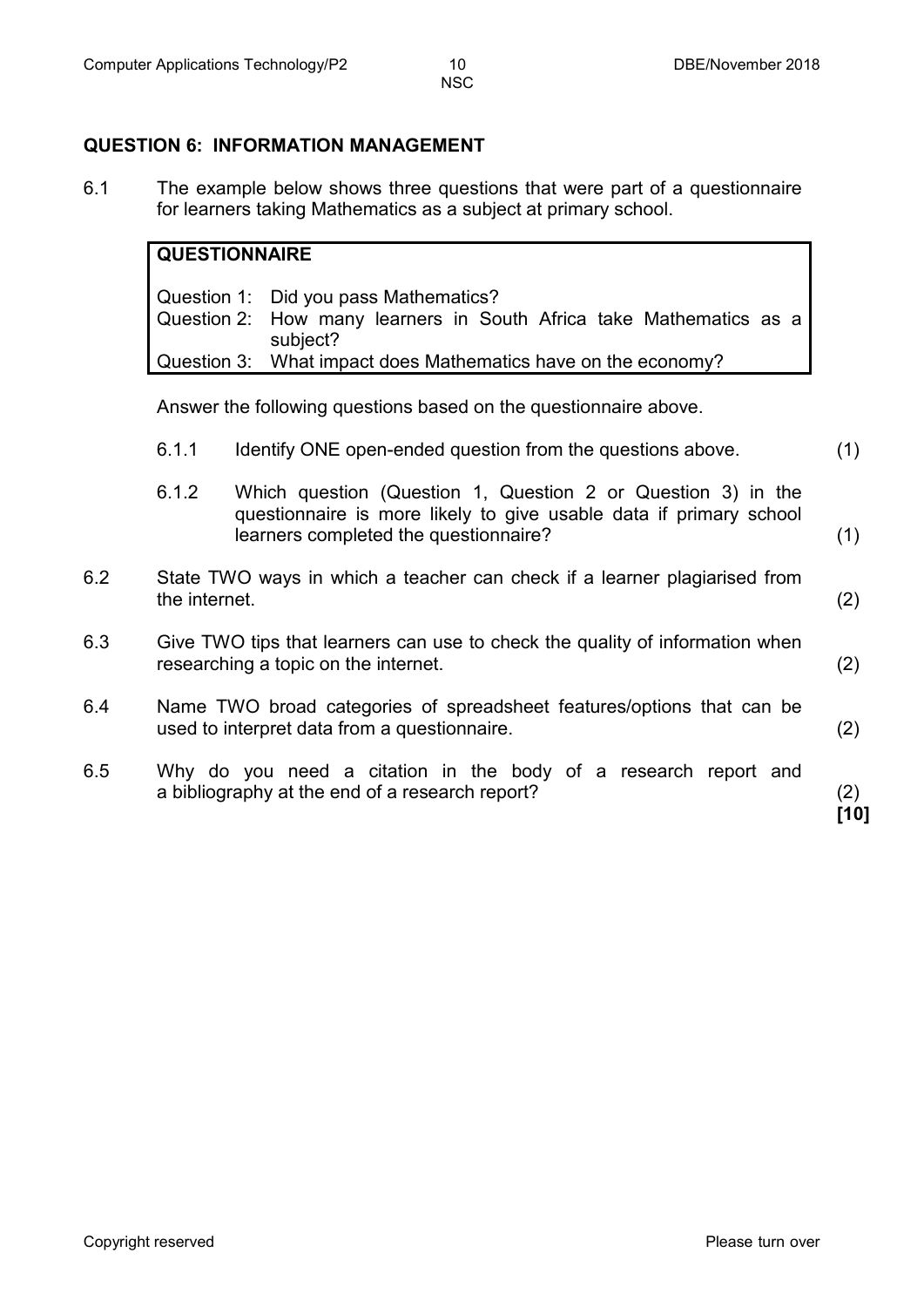**QUESTION 7: SOCIAL IMPLICATIONS**

7.1 A user sometimes shares his/her personal details when using social media, e.g. a cellphone number or an e-mail address.

> Why should a user think carefully before sharing this information on social media websites? (1)

- 7.2 State TWO ways in which a system administrator can protect a network from hackers. (2)
- 7.3 Why would a research company benefit from using 'big data'? (2)
- 7.4 Explain why you want your friend to use a private browsing mode, such as incognito mode, when he uses your computer to log onto his web-based e-mail service. (2)
- 7.5 A school wants to promote e-learning by using the BYOD concept on a Wi-Fi network.
	- 7.5.1 Explain the *BYOD concept*. (Do NOT only write out the acronym.) (1)
	- 7.5.2 State TWO problems that this school could experience when implementing a BYOD policy. (2)

**[10]**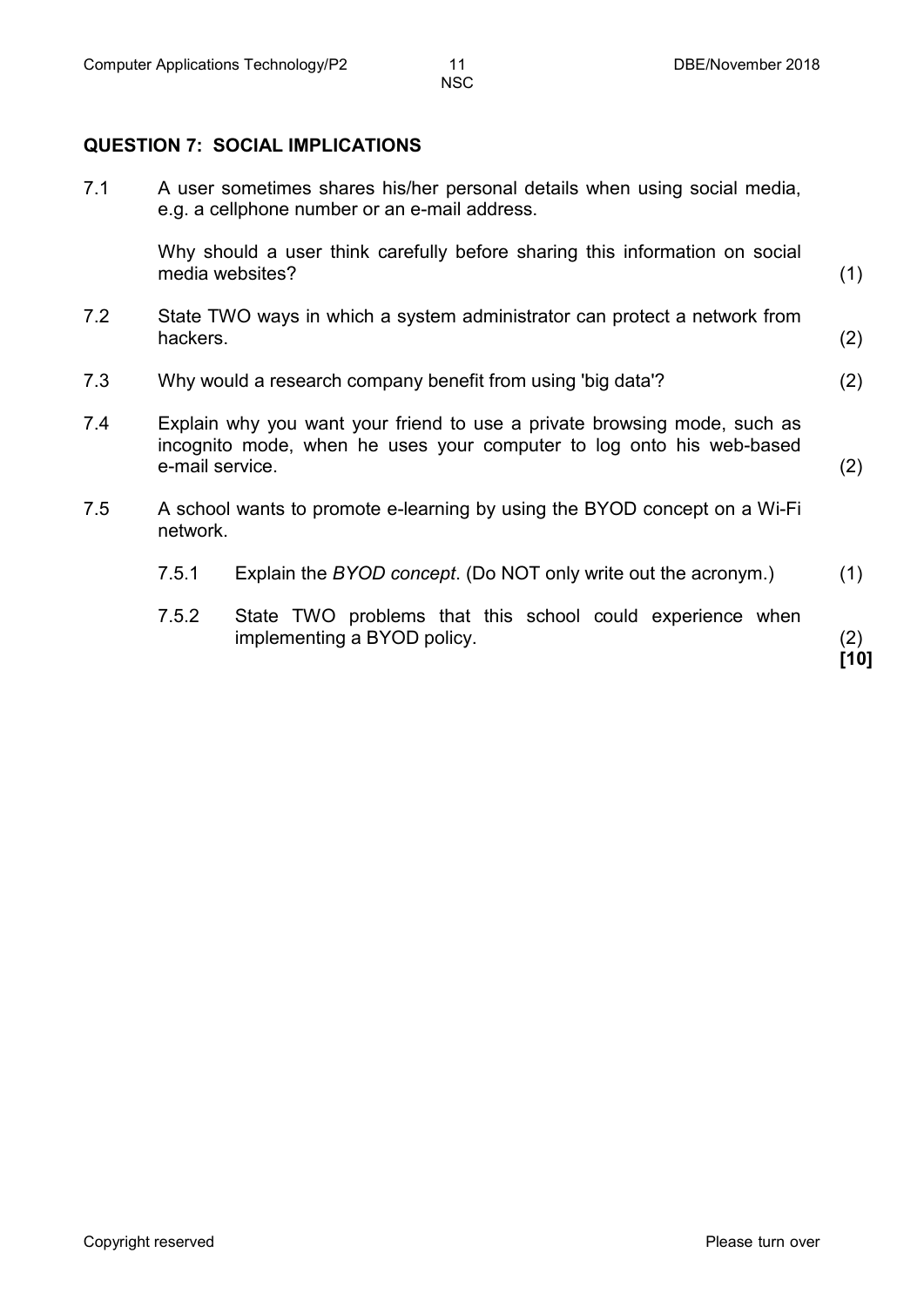#### **QUESTION 8: SOLUTION DEVELOPMENT**

- 8.1 Give ONE reason why words such as 'color' and 'favor' (instead of the expected 'colour' and 'favour') are NOT identified as spelling errors when you do a spell check on a word processing document. (1)
- 8.2 Give TWO possible reasons why a main mail merge document fails to load the data source when you are trying to open it. (2)
- 8.3 The database table below was created to capture learners' test marks.

Copy the table below into your ANSWER BOOK and complete it by adding a suitable data type for EACH of the THREE remaining fields (8.3.1 to 8.3.3).

| <b>Field Name</b> | Data Type |     |
|-------------------|-----------|-----|
| Name              | Text      |     |
| <b>ID Number</b>  | 8.3.1     |     |
| Date of Test      | 8.3.2     |     |
| Mark              | 8.3.3     | (3) |

- 8.4 How would you ensure that another user can NOT enter data into certain cells in a spreadsheet? (1)
- 8.5 The following error message is displayed in a spreadsheet cell: #VALUE!

Explain how you would correct the error that causes the message above to appear. (2)

8.6 The two underlined arguments in the function below prevent the function from working correctly when copied down:

#### **=VLOOKUP("A1", L1:M5, 2, FALSE)**

Suggest ONE correction for EACH of the TWO underlined arguments. (Do NOT refer to the spaces in the function in your answer.) (2)

8.7 Suggest ONE function that can be used to replace the whole formula in EACH of the following cases:

| 8.7.1 | =A1 <b>&amp;</b> A2 <b>&amp;</b> A3 |  |
|-------|-------------------------------------|--|
|       |                                     |  |

- 8.7.2 =(A1+A2+A3+A4+A5)/5 (1)
- 8.8 Explain the purpose of EACH of the following HTML tags:

| 8.8.1<br><a name="NAME"></a> |  |  |
|------------------------------|--|--|
|------------------------------|--|--|

8.8.2 *<a href="#NAME">* (1)

**[15]**

**TOTAL SECTION B: 75**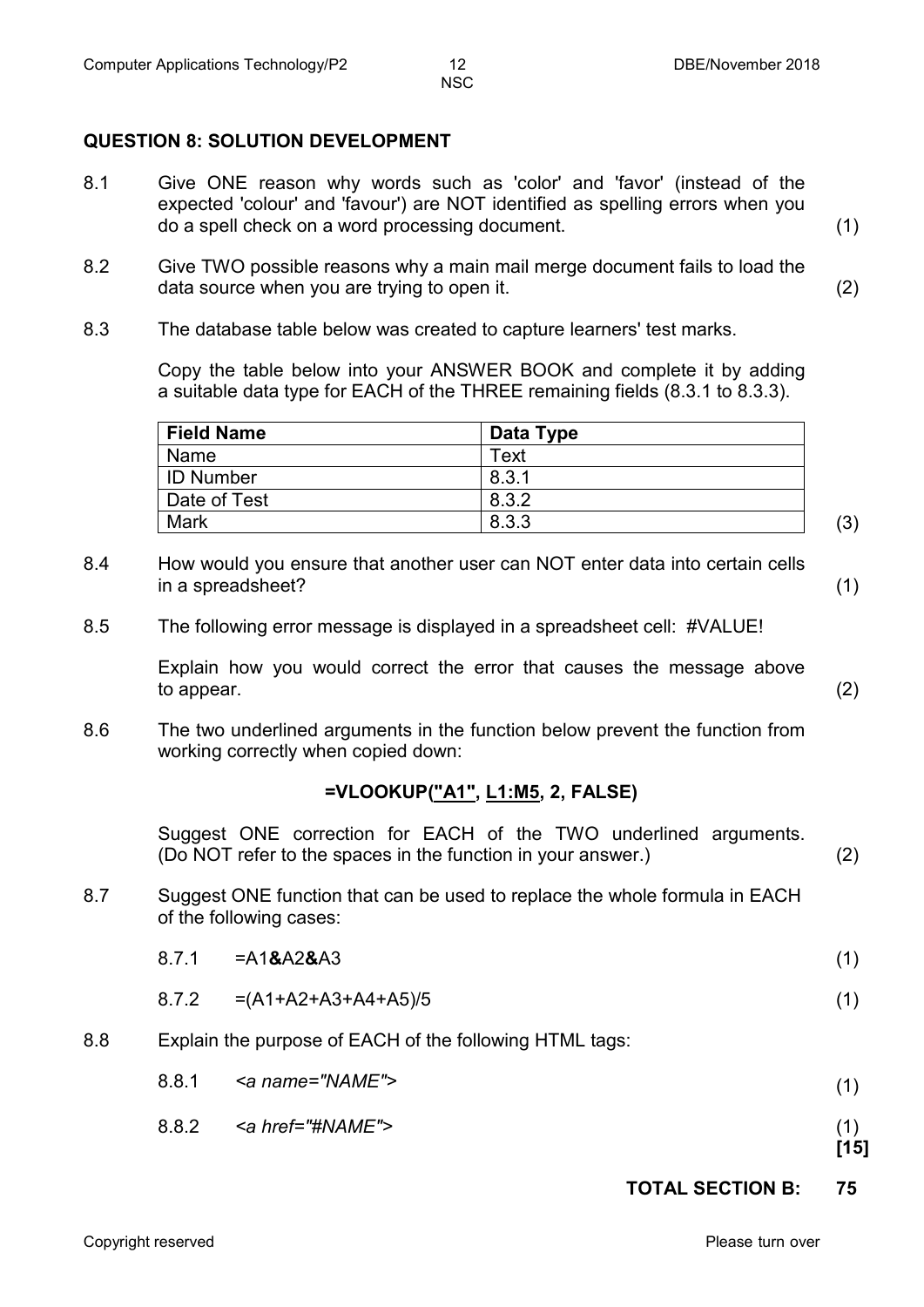#### **SECTION C: INTEGRATED SCENARIO**

#### **QUESTION 9**

Learners use digital technologies that could have a positive and a negative impact on their lives. You are required to answer some questions about digital technologies.

9.1 Most learners use mobile devices to browse the Web.

|     | 9.1.1 | Some learners confuse the terms internet and World Wide Web.<br>Explain the terms internet and World Wide Web.                      | (2) |
|-----|-------|-------------------------------------------------------------------------------------------------------------------------------------|-----|
|     | 9.1.2 | What term is used to describe the concept where a learner is able to<br>use more than one app on the same device at the same time?  | (1) |
|     | 9.1.3 | Give ONE reason why a web page does not open in the browser on<br>a mobile device.                                                  | (1) |
|     | 9.1.4 | State ONE argument against accessing the internet using a public<br>Wi-Fi hotspot.                                                  | (1) |
| 9.2 |       | Internet connectivity at the school makes it possible for learners to access<br>social media websites using the school's computers. |     |
|     | 9.2.1 | Recommend TWO rules that should be included in a school's social<br>media policy.                                                   | (2) |
|     | 9.2.2 | Learners may be click-jacked when browsing a social media<br>website.                                                               |     |
|     |       | Explain the term click-jacking.                                                                                                     | (2) |
|     | 9.2.3 | Learners regularly share photos on social media.                                                                                    |     |
|     |       | Name TWO features of a smartphone that determine how many<br>photos can be saved on it.                                             | (2) |
|     | 9.2.4 | When you click on a Facebook page, the browser shows a message<br>offering to install a plug-in.                                    |     |
|     |       | Explain what a <i>plug-in</i> is.                                                                                                   | (2) |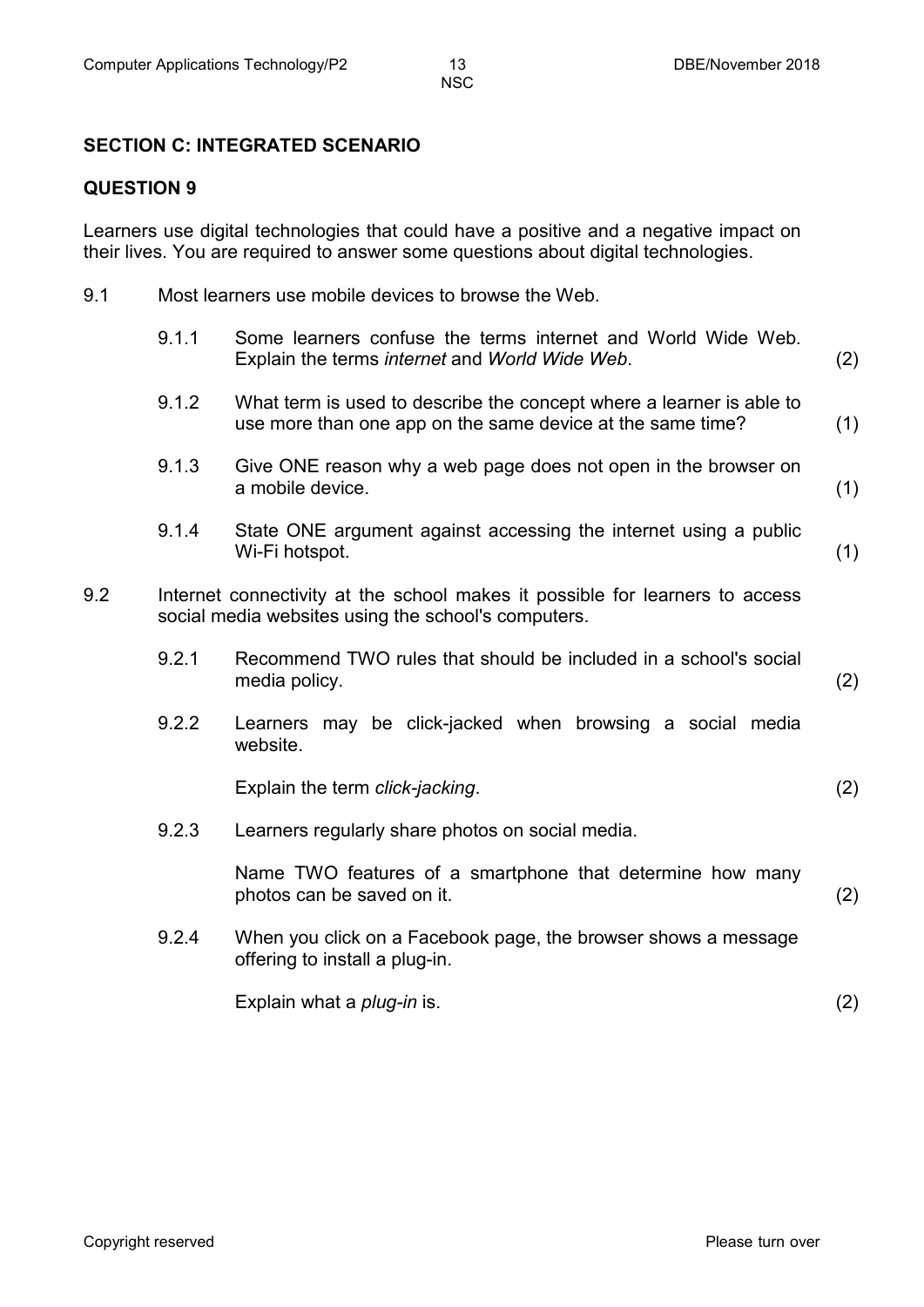- 9.3 Learners often use the school's mobile devices for long periods of time each day to enrich their learning experience in the classroom.
	- 9.3.1 State TWO ways in which learners can prevent eyestrain when spending a lot of time on these mobile devices. (2)
	- 9.3.2 State TWO possible mental health issues that the continuous use of technology can cause. (2)
	- 9.3.3 State TWO positive effects that technology has on education. (2)
	- 9.3.4 Suggest TWO ways in which teachers can prevent learners from being distracted when using the school's mobile devices in the classroom. (2)
- 9.4 A word processing app was used to create the image below to compare the popularity of social networks, that is Twitter 28%, Facebook 67% and Instagram 9%.

Suggest a combination of TWO word processing techniques to correct the display of the image below so that all the text in the objects is clearly visible.

**NOTE:** Do NOT refer to 'cut and paste', 'retyping' or 'recreating' in your answer.



9.5 A Grade 12 CAT learner included the image below as part of his/her PAT report to show his/her research results.

Discuss TWO reasons why the information in the image is difficult to interpret.



Copyright reserved **Please-turn-over and Copyright reserved** Please-turn-over and Please-turn-over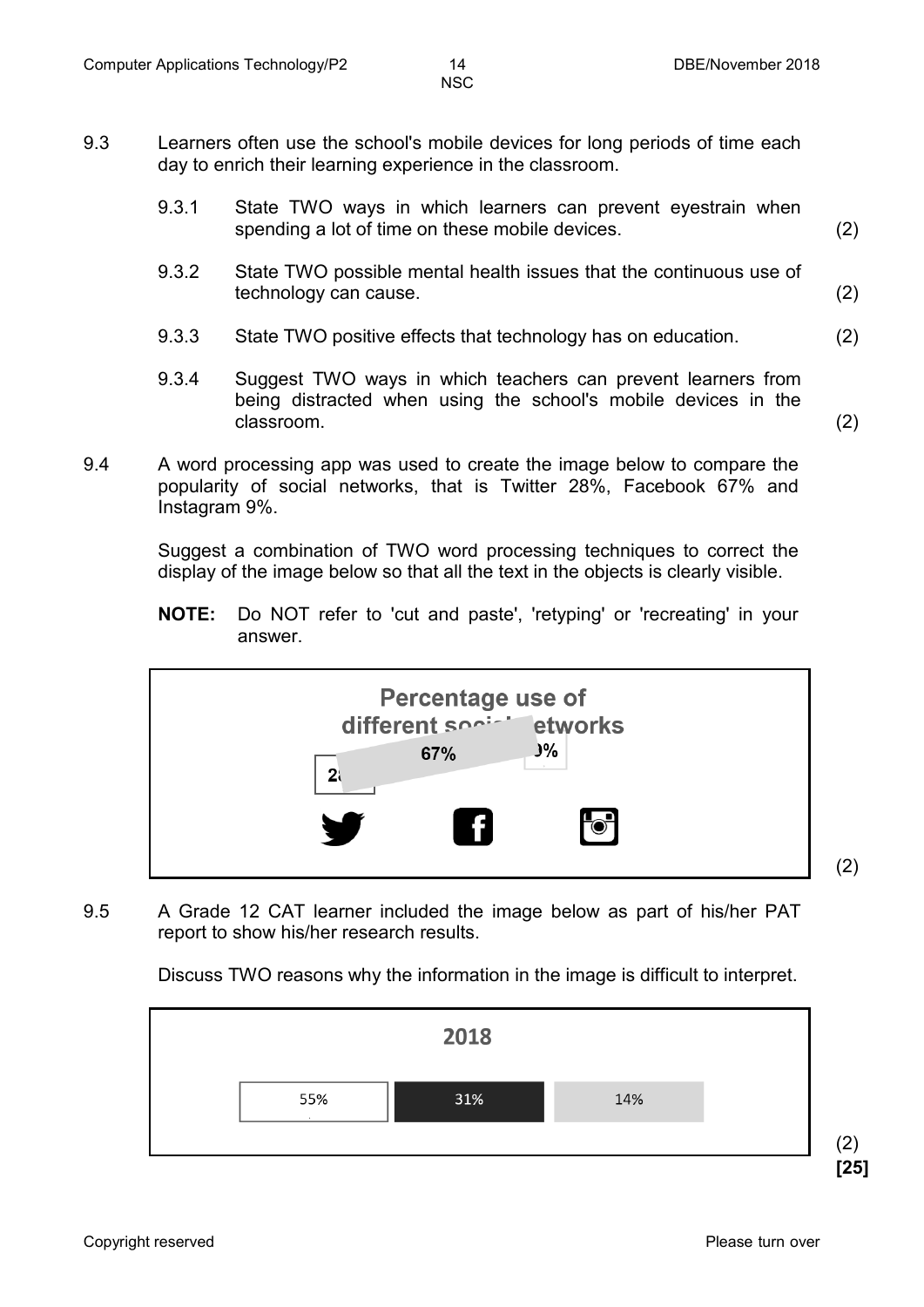#### **QUESTION 10: INTEGRATED SCENARIO**

AcademyOne is a large academic library that sends books to smaller libraries across the country. You are required to assist the staff with ICT-related issues. Employee data and financial data must be protected.

- 10.1 Most of the existing computers in the libraries are entry-level computers.
	- 10.1.1 You need to check the minimum system requirements of the computers to determine if they can run specific software.

Define *minimum system requirements*. (2)

- 10.1.2 Name TWO hardware components, other than a motherboard, that would probably need to be upgraded to make it possible to process large amounts of data and run the data analysis software. (2)
- 10.1.3 Give TWO reasons why computers may slow down over time. (2)
- 10.2 The computers in the AcademyOne library must be connected to a network so that resources can be shared.
	- 10.2.1 Which component, if not already part of the motherboard, must be installed in each computer to enable the computers to connect to the network? (1)
	- 10.2.2 The library uses a large number of computers.

Why would a peer-to-peer network NOT be suitable for this library? (2)

- 10.2.3 Suggest wired media that would be suitable to connect the library computers in a network. (1)
- 10.2.4 What device would be needed to connect the library's LAN to the internet? (1)
- 10.3 Data should be backed up regularly. The internet provides various online storage facilities.
	- 10.3.1 Give TWO reasons why the library would use cloud storage to store files and to make backups. (2)
	- 10.3.2 Give TWO reasons for restoring data from a backup. (2)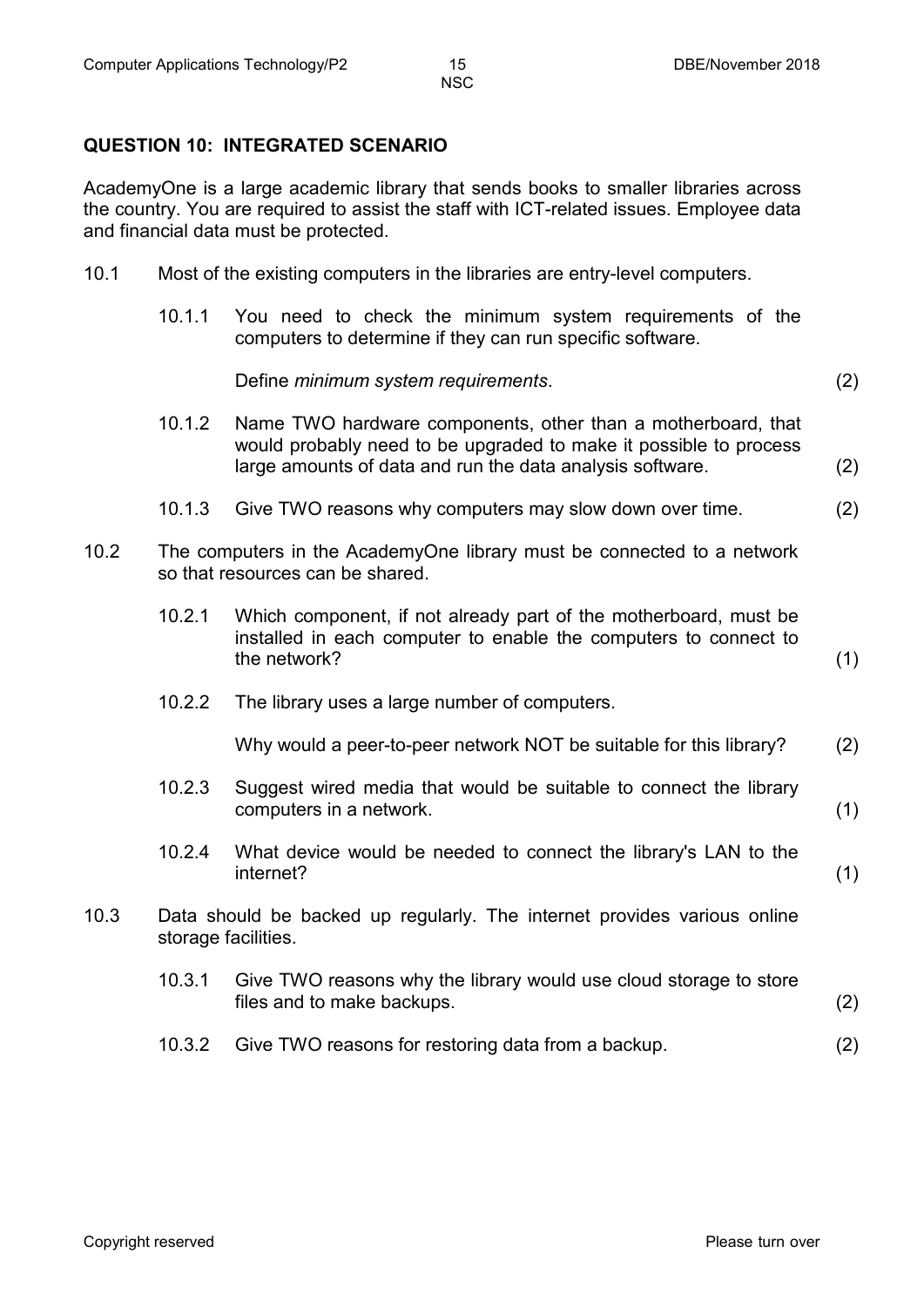- 10.4 You need to complete a website using HTML.
	- 10.4.1 Which tag would be used to create a bulleted list in HTML? (1)
	- 10.4.2 Which tag would be used to create an open line in a paragraph in HTML? (1)
	- 10.4.3 When the HTML code below is run in a browser, it should create a table with three rows and two columns. The code does not display the table correctly.

Study the code and answer the question that follows.

<table border=1>  $<$ td> Row 1 Cell 1  $<$ /td>  $<$ td> Row 1 Cell 2  $<$ /td>  $<$ td> Row 2 Cell 1  $<$ /td>  $<$ td> Row 2 Cell 2  $<$ /td> </table>  $<$ td> Row 3 Cell 1  $<$ /td>  $<$ td> Row 3 Cell 2  $<$ /td>

Suggest TWO changes to the code so that the table displays correctly.

**NOTE:** Do NOT rewrite the code. (2)

10.5 The screenshot below shows a few records from a larger data set used to display the salaries of part-time employees at smaller libraries across the country. The amounts earned (column E) are based on the number of days worked.

|               | А       | B         | С      | D   | F              |              |
|---------------|---------|-----------|--------|-----|----------------|--------------|
|               |         |           |        |     |                | Potential    |
|               | User ID | Area      | Gender | Age | Amount Ea      | <b>Bonus</b> |
| $\mathcal{P}$ | 001     | Pretoria  | M      | 35  | R 5 000.00     | lYes         |
| 3             | 002     | Cape Town | M      | 42  | R 18 000.00 No |              |
| 4             | 003     | Durban    | F      | 28  | R 3 500.00     | FALSE        |
| 5             | 004     | Pretoria  | M      | 36  | R 12 000.00 No |              |
| 6             | 005     | Cape Town |        | 58  | R 9 000.00     | lYes         |

- 10.5.1 Which spreadsheet feature can be used to fully display the contents of cell E1 without adjusting the column width? (1)
- 10.5.2 What formatting has been applied to the cell values in the range **A2:A6**? (1)